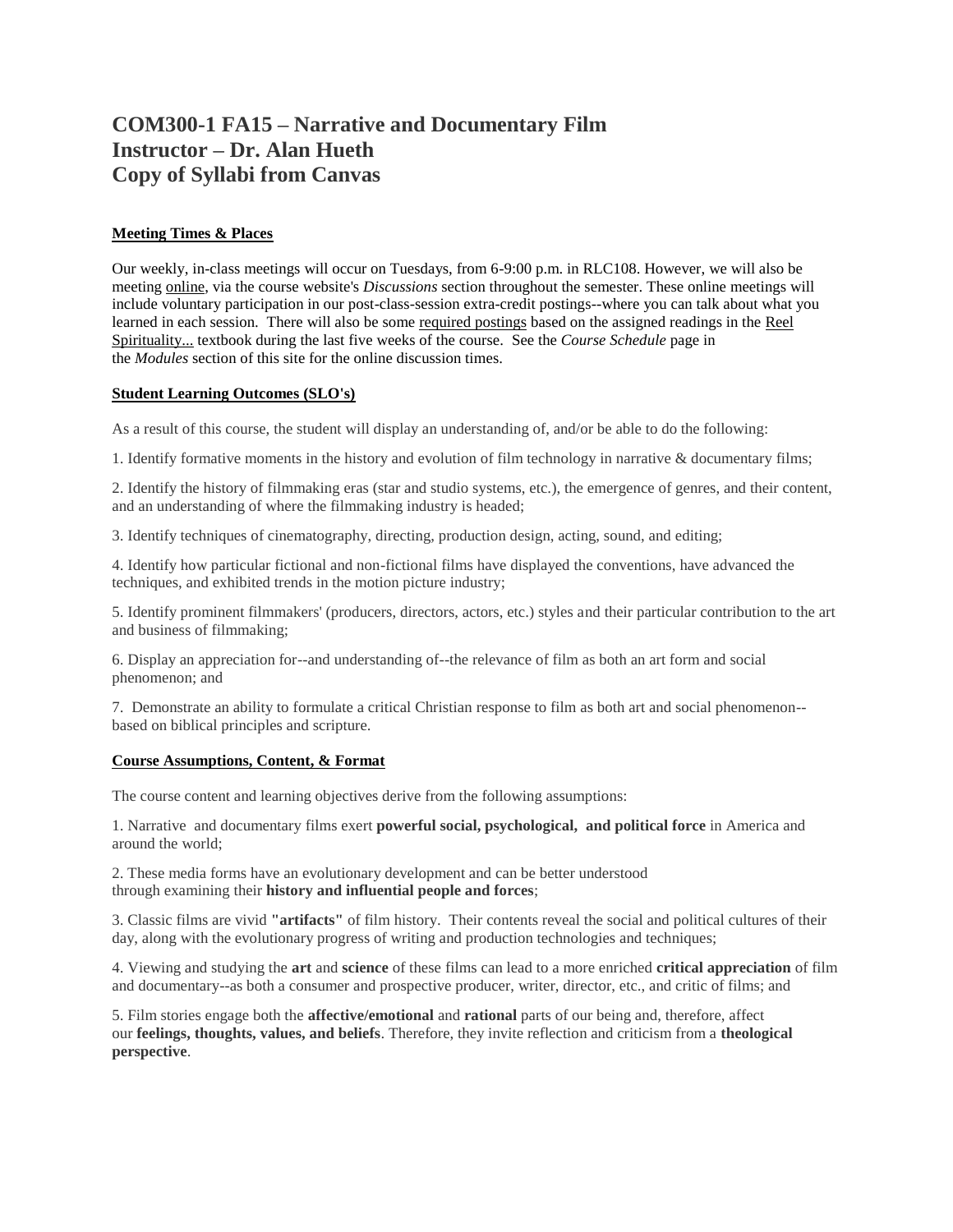# **Course Format**

1. Textbook readings and discussion of film history, theories, and production techniques;

2. Mini-lectures and screening selected films which reveal the history of the filmmaking industry--including economics, technological innovations, content and production techniques, social influences, and selected films and documentaries, and their roles in shaping the film industry;

3. Introductions to (and screenings of) selected classic, industry-shaping films, followed by short class discussions about the films. In addition, I will often arrive to class early (5:30 p.m.) and show documentaries on "the making of..." films, interviews with filmmakers, and other material. Come early and enjoy!;

4. You'll have the opportunity every class-night to make comments about your reflections about the film(s) that we saw and what you learned that evening; and

5. We'll have discussions on theological perspectives on film-content and film criticism, and applying a Christian worldview in the analysis and critique of films and documentaries.

#### **Textbooks & Presentations**

#### **Required purchases:**

Movies and Meaning: An Introduction to Film (6th edition), by Stephen Prince (Allyn & Bacon)

Reel Spirituality: Theology & Film in Dialogue (revised and expanded ed), by Robert Johnston (Baker Academic)

On 2-hour reserve in library: Documentary: A History of the Non-Fiction Film, by Erik Barnouw

#### **Accessing In-Class Powerpoint presentations:**

You have access to all Powerpoint presentations via links on the *Course Schedule* page in *Modules*

# **Course Schedule**

This page contains the textbook readings and Big 10 Question Reports due dates, topics, and screening schedule for this course. This schedule is subject to change, based on instructor and/or student needs and preferences.

#### **SESSION #1: Tuesday, September 8, 2015 No BIG TEN Q'S REPORT due [COM300 Session 1-Silent Era.ppt](https://canvas.pointloma.edu/courses/25277/files/530131/download?wrap=1)**

- Course overview, syllabus, etc.
- Early filmmaking: people, events, forces, etc.
- Early short films: *Eadward Muybridge Shorts, Thomas Edison Shorts, Lumiere Brothers Shorts, A Trip to the Moon,* by Georges Melies*, The Great Train Robbery,* by Edwin S. Porter.
- Early screen comedy: Chaplin and others
- 1st American feature film: *Birth of a Nation*: background, content, influence, and impact on American filmmaking
- View clips & discuss: *Birth of a Nation,* by D.W. Griffith

# **SESSION #2: Tuesday, September 15, 2015 BIG 10 Q'S DUE: Movies… chapters 1 & 6 [COM 300 Session 2-Nanook & Jazz Singer.ppt](https://canvas.pointloma.edu/courses/25277/files/530123/download?wrap=1)**

- Discussion: film structure and principles of sound design
- "The Documentary is Born: Flaherty's *Nanook of the North*
- Clips: *Nanook of the North (1922)*
- The 'Talkie' Takes Over Filmmaking: *The Jazz Singer (1927)* and its influence
- View and discuss: *The Jazz Singer* 1927 (89 minutes)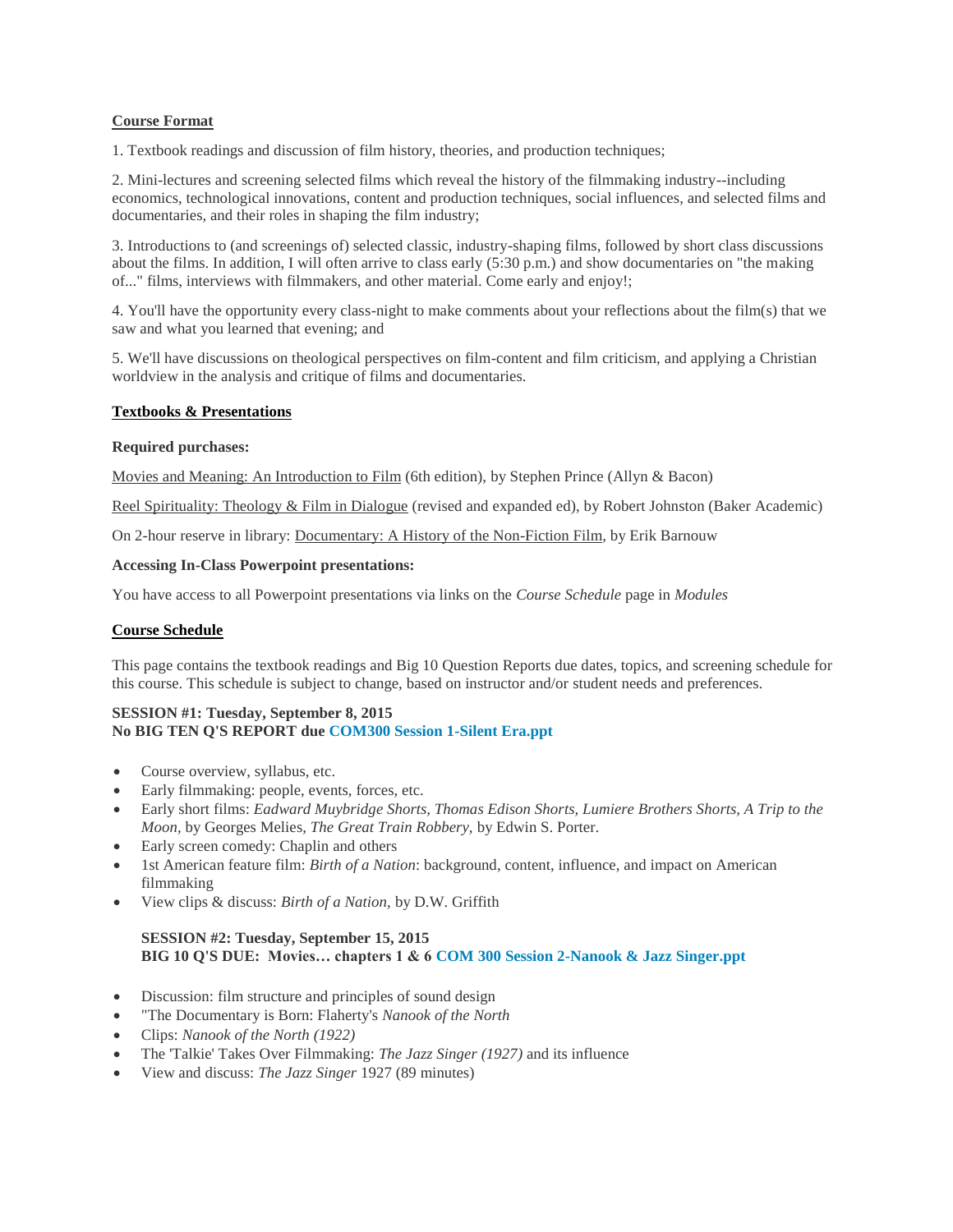- **SESSION #3: Tuesday, September 22, 2015 BIG 10 Q'S DUE: Movies… chapters 3 & 5 [FilmSession3NEW.ppt](https://canvas.pointloma.edu/courses/25277/files/530132/download?wrap=1)**
- Discussion: production design and editing
- "Storytelling & Editing: Eisenstein's *Battleship Potemkin* (1925)
- Clips: *Battleship Potemkin*
- "The Hollywood Musical: Background, Techniques, and Influences"
- View clips: musicals of the 1930's-'40's and discussion
- Background: *Singin' in the Rain* by Gene Kelly, 1952
- Viewing & discussion: *Singin' in the Rain* (103 minutes)

# **SESSION #4: Tuesday, September 29, 2015 BIG 10 Q'S DUE: Movies… chapter 7 [COM 300 Session 4.ppt](https://canvas.pointloma.edu/courses/25277/files/530110/download?wrap=1)**

- Discussion: nature of narrative in film
- 1920s-1940's: Studios, Moguls, Genres, & Stars
- Horror & Special Effects: Clips and discussion of *Frankenstein (1931),* & *King Kong (1933)*
- Gangster films: Clip and discussion of *Scarface (1931)*
- The Western: Clip and discussion of *Stagecoach (1939),* by John Ford
- Featured director: Frank Capra
- "The Romantic Comedy: *It Happened One Night (1934)*, by Frank Capra
- Viewing & discussion: *It Happened One Night* (105 minutes)

# **SESSION #5: Tuesday, October 6, 2015 BIG 10 Q'S DUE: Movies… chapters 8 & 9 [COM 300 session 5.ppt](https://canvas.pointloma.edu/courses/25277/files/530124/download?wrap=1)**

- Discussion: modes of screen reality and documentary
- Pare Lorentz and *The Plow That Broke the Plains (1934)* and *The River (1938)*
- Different Worlds, Different Styles: Selection of Contemporary & Award-Winning Documentaries
- Dreams & Visions: Selection of Award-Winning Experimental Student Films
- Discussion: Hollywood, Independent, and International Films
- Viewing & discussion: *Run Lola Run* (1998)

# **SESSION #6: Tuesday, October 13, 2015**

**BIG 10 Q'S DUE:** One chapter from:Documentary: A History of the Non-Fiction Film, by Erik Barnouw (on 2 hour reserve in library) [COM 300 Session 6.pptx](https://canvas.pointloma.edu/courses/25277/files/530125/download?wrap=1)

- Discussion: Documentary... chapters
- Discussion: Propaganda tactics
- Documentary as Art & Propaganda: *Olympia* and *Triumph of the Will* and *WWII: The Propaganda Battle*
- Screen-scan and discuss *Triumph of the Will, by Leni Riefenstahl (1935)*
- Screen and discuss *WWII: The Propaganda Battle,* with Bill Moyers (52-min.)

#### **SESSION #7: Tuesday, October 20, 2015 BIG 10 Q'S DUE: Movies… chapters 2 & 11**[COM 300 session 7.ppt](https://canvas.pointloma.edu/courses/25277/files/530126/download?wrap=1)

- Discussion: cinematography and models of film theory
- View documentary: *The Making of 'Citizen Kane* (25 minutes)
- View & discuss *Citizen Kane,*by Orson Welles, 1941 (119 minutes)
- **See POSTINGS ON** *DISCUSSIONS***—**see questions for chapter 11 reading on *Discussions*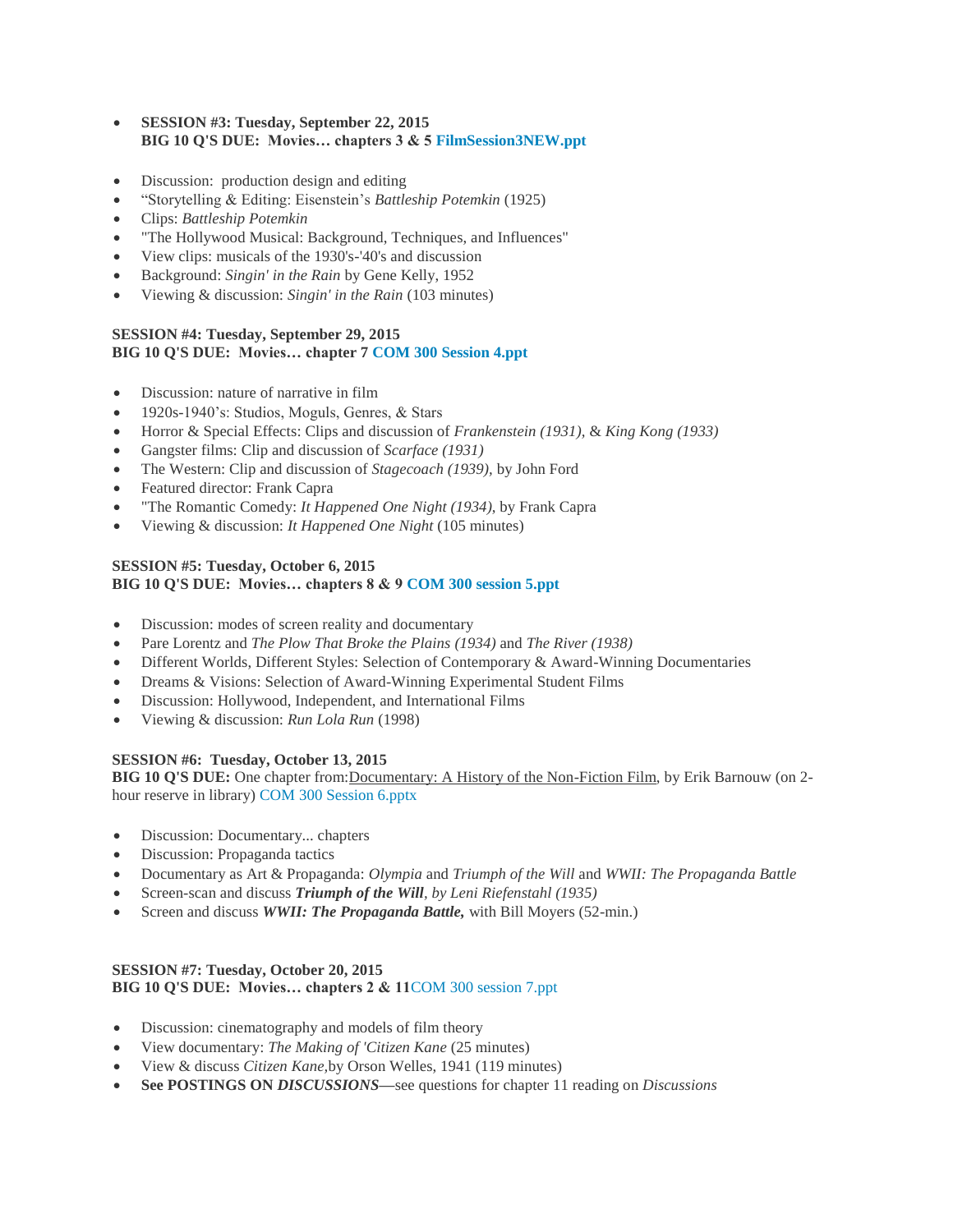- **SESSION #8: Tuesday, October 27, 2015 BIG 10 Q'S DUE: Movies… chapters 4; and review Ch. 9--realism** [COM 300 Session 8.ppt](https://canvas.pointloma.edu/courses/25277/files/530109/download?wrap=1)
- Discussion: acting
- "The 'Problem Picture' and Social Action: *The Grapes of Wrath,* by John Ford (1940)
- Clips: *The Grapes of Wrath*
- Late 1940's-1950's: Motion Picture Industry Changes & Factors Driving Changes
- View portion of documentary: *American Cinema Series: Film Noir*
- The Method and Brando
- James Dean: An American Icon
- Clips: A Streetcar Named Desire, *Rebel Without a Cause, The Blob, The Ten Commandments*, etc.

#### **SESSION #9: Tuesday, November 3, 2015**

**READING & POSTINGS:** Reel Spirituality, Chapters 1 & 2 (Questions posted on *Discussions*) [COM 300 Session 9.ppt](https://canvas.pointloma.edu/courses/25277/files/530127/download?wrap=1)

- Discussion: film criticism and interpretation
- "The Master of Suspense: Alfred Hitchcock"
- *Psycho* (1960): Background and Technique
- View & Discuss *Psycho* (109 minutes)

#### **SESSION #10: Tuesday, November 10, 2015**

**READING & POSTINGS:** Reel Spirituality, Chapters 3 & 4 (Questions posted on *Discussions*) **[COM 300 Session 10.pptx](https://canvas.pointloma.edu/courses/25277/files/530128/download?wrap=1)**

- Introduction to *The Graduate* (1967)
- View & discuss *The Graduate* (106 minutes)

# **SESSION #11: Tuesday, November 17, 2015**

**READING & POSTINGS:** Reel Spirituality, Chapters 5 & 6 (Questions posted on *Discussions*) **[COM 300 Session 12.ppt](https://canvas.pointloma.edu/courses/25277/files/530106/download?wrap=1)**

- The 1960's: Social Upheaval and Film
- Introduction to *Easy Rider* (1969)
- View & discuss *Easy Rider* (94 minutes)
- The Documentary Tradition Continues
- View and discuss clips of *Woodstock*

# **SESSION #12: Tuesday, November 24, 2015**

**READING & POSTINGS:** Reel Spirituality, Chapter 8 (Questions posted on *Discussions*); also, read Ch. 7, but no posting on that chapter required.

**BIG 10 Q'S DUE: Movies… chapters 1[0 COM 300 Session 13.ppt](https://canvas.pointloma.edu/courses/25277/files/530105/download?wrap=1)**

- Discussion: Chapter 10--At the Crossroads of Business & Art
- View segments of documentary: *American Cinema Series: The Film School Generation*
- Introduction to Steven Spielberg & George Lucas
- View and discuss selected Spielberg film

**SESSION #13: Tuesday, December 1, 2015. Read attached items in preparation for this screening: [Schindlers List Film Info.docx](https://canvas.pointloma.edu/courses/25277/files/530122/download?wrap=1)**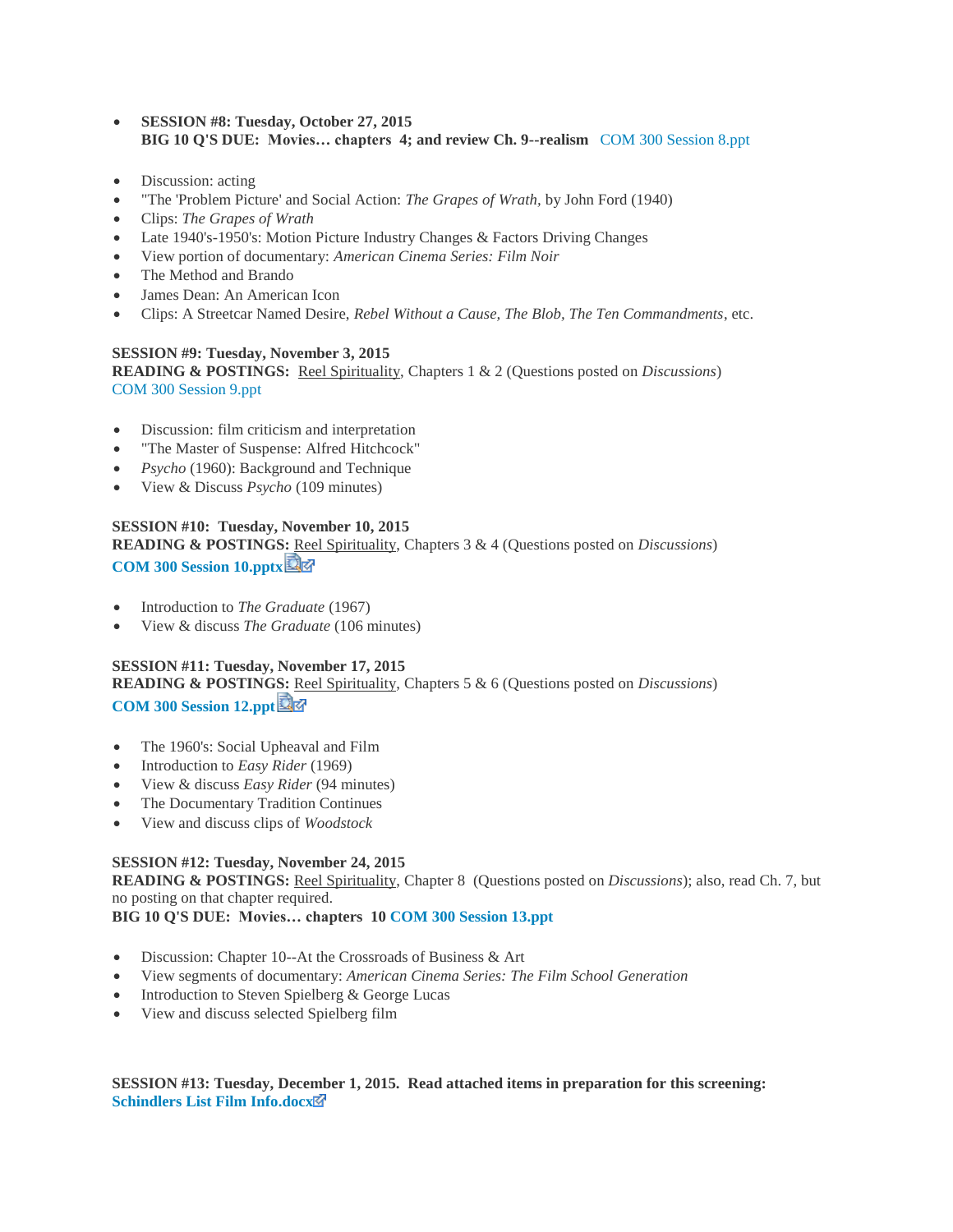#### **[Schindlers List Online Readings & Prep.doc](https://canvas.pointloma.edu/courses/25277/files/530121/download?wrap=1)**

View *Schindler's List* (1993)

## **SESSION #14: Tuesday, December 8, 2015 READING & POSTINGS:** Reel Spirituality, Chapters 9 & 10 (Questions posted on *Discussions*) **[Sessions 15 Online Readings.doc](https://canvas.pointloma.edu/courses/25277/files/530130/download?wrap=1) [COM 300 Session15.ppt](https://canvas.pointloma.edu/courses/25277/files/530129/download?wrap=1)**

- Discussion: *Schindler's List*
- Discuss articles on the current situation of Christians in secular and religious film
- Viewing and discussion of selected Christian films

# **MONDAY, DECEMBER 14, 2015, noon Film Analysis Paper DUE** (post on course Canvas website)

# **TUESDAY, DECEMBER 15, 2015 A Filmmaker's Progress POSTING DUE--on** *Discussions*

**Final Exam: Tuesday, December 15, 2015, 6-8:30 p.m.**

#### **Grading Policies**

#### **ASSIGNMENT DEADLINES:**

Chapter Big 10 Questions Reports due dates and the criticism paper due dates are all posted on the "Course Schedule" page of this website. The Reel Spirituality readings and online posting due dates are posted on the "Discussion Board." NO LATE BIG 10 Q'S REPORTS OR POSTING SUBMISSIONS ACCEPTED

#### **ASSIGNMENTS & GRADE WEIGHTING:**

| Chapter Big Q Reports $(11 \tQ 10 \tpoints each)$                                                    | 110  |
|------------------------------------------------------------------------------------------------------|------|
| Discussions Postings: One (1) Movies & five (5) Reel Spirituality Discussion $\omega$ 40 points each | 240  |
| Criticism Paper                                                                                      | 300  |
| Final Exam                                                                                           | 250  |
| Attendance & Participation                                                                           | 100  |
| <b>TOTAL POINTS:</b>                                                                                 | 1000 |
|                                                                                                      |      |

#### **EXTRA CREDIT:**

Film Reflections postings (16 at 3 points/each) 48

# **GRADE & POINT RANGES:**

 $921-1000=$ A 900-920= A-880-899= B+ 821-879= B  $800 - 820 = B -$ 780-799= C+ 721-779= C 700-720= C- $680-699= D+$ 621-679= D 600-620= D-

#### **Test Information**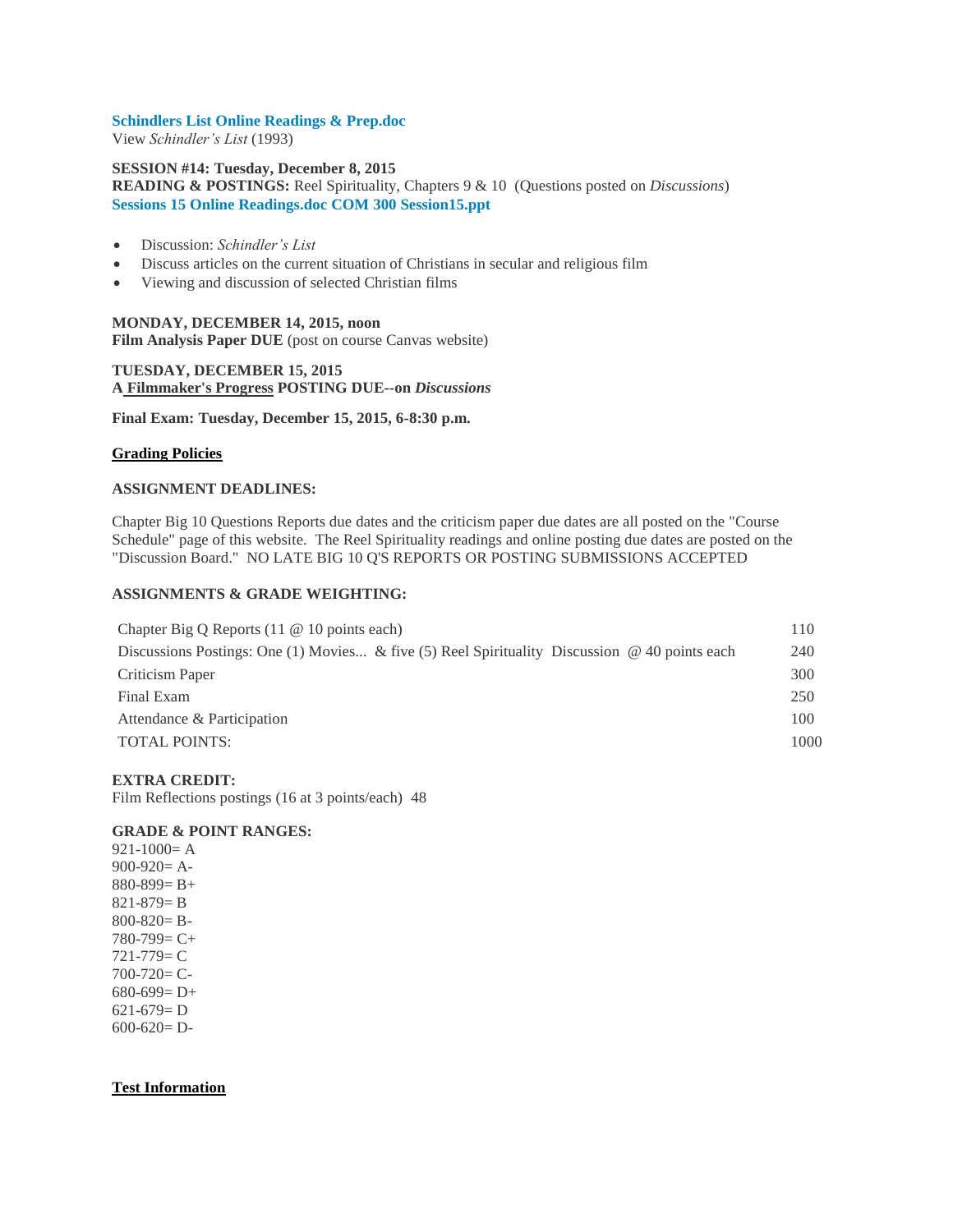You will have one test in this course: a final exam. It will be a comprehensive exam that will include questions derived from all chapters in Prince's Movies and Meaning... textbook, and questions derived from the Powerpoint lectures in class. This part of the test will consist of 150 objective questions (T/F and multiple choice) and will be worth 150 points. This will be an open-note test. You are allowed to use your **graded Big 10 Questions (only)** as notes for the exam. You are not allowed to bring notes on the Powerpoint lecture material.

Date and time of objective portion of exam: **TUESDAY, DECEMBER 15, 2015, 6-8:30 P.M.**

Here's the final exam study guide[.FinalExam Study Guide -](https://canvas.pointloma.edu/courses/25277/files/530113/preview) movies and meaning.docx to prepare you for the objective portion of the exam. You will also have a take-home essay as a part of the final exam. You will post your essay on Discussions, then you will reply to one of your peer's postings. The postings are described below:

1. Post a take-home essay based on the article A Filmmaker's Progress by Scott Derrickson. Just click here [\(Links](http://www.youthworker.com/youth-ministry-resources-ideas/youth-ministry/11552612/) to an [external](http://www.youthworker.com/youth-ministry-resources-ideas/youth-ministry/11552612/) site.) to see the article and do the reading. The essay post is due by/before: **TUESDAY, DECEMBER 15, 2015, NOON.** Post your essay either in the message box, or attach it as a Word document. No tech excuses/problems for late postings accepted. The essay should be five (5) pages long, typed, double-spaced. In "A Filmmakers Progress," by Scott Derrickson, the author metaphorically compares his experience with film and entering and working in the film industry with the classic book,Pilgrim's Progress, (1678) by John Bunyan. Your task for this essay is to summarize and critique Derrickson's experience and, most importantly, his concluding comments/advice to Christians that want to be filmmakers. An outstanding essay is one that briefly summarizes the different groups that Scott experienced, but then provides a critique and either agrees with and expands upon his argument—providing more supportive reasoning, and/or disagrees with his conclusions (in minor or major ways) and includes supportive reasoning for this position. WARNING: although interesting and articulate, God is not done with Scott yet, and I challenge you to critique Scott's journey and conclusions (to date) and share why you think his journey is probably not over...God's not done with him yet on this subject. He has not "arrived" yet.

2. I will read all of your essays, then select one or two of the most compelling essays BY/BEFORE Tuesday, 12/15/15, 5 p.m. I will let you know-- via email which peer post to read, and provide a response-critique to their points and perspective. You'll post your responses as a reply to your peer. This peer-critique post is due by/before **TUESDAY, DECEMBER 15, 2015, 11:59 p.m.**

The final exam is worth a total of 250 points (25% of course grade). You must do both posts to get any credit for this essay part of your exam. If you do not do both postings (your essay on "A Filmmakers..." and the peer reply), you lose all 100 points--which is a full course grade reduction. So, be sure to get these done. I think you'll find this to be a great learning experience.

#### Attendance & Participation Policy

**From the Provost:** Regular and punctual attendance at all classes in which a student is registered is considered essential to optimum academic achievement. Therefore, regular attendance and participation in each course are minimal requirements to be met. There are no allowed or excused absences except when absences are necessitated by certain university-sponsored activities and are approved in writing by the Provost.

Whenever the number of accumulated absences in a class, for any cause, exceeds ten percent of classes (this is equivalent to one and one-half weeks or longer in a 15-week semester course), the faculty member has the option of filing a written report to the Vice Provost for Academic Administration which may result in de-enrollment, pending any resolution of the excessive absences between the faculty member and the student. If more than 20 percent (three weeks) is reported as missed, the faculty member may initiate the student's de-enrollment from the course without advance notice to the student. If the date of de-enrollment is past the last date to withdraw from a class, the student will be assigned a grade of "F" or "NC." There are no refunds for courses where a de-enrollment was processed.

**From the instructor:** I consider class attendance as a valid and important factor in my evaluation of you as a student. Working professionals (in communication and non-comm. professions) concur with this and suggest that consistent classroom attendance is a sign of a student's ability to establish priorities in their lives, and to commit and follow-through with a task to its completion. Therefore, I expect you to make attendance a priority. This means that you will arrive by or before the class period starts, and not depart class until the end of the class session--except for the one scheduled--and/or an emergency bathroom visit. I am willing to work with students who have extra or para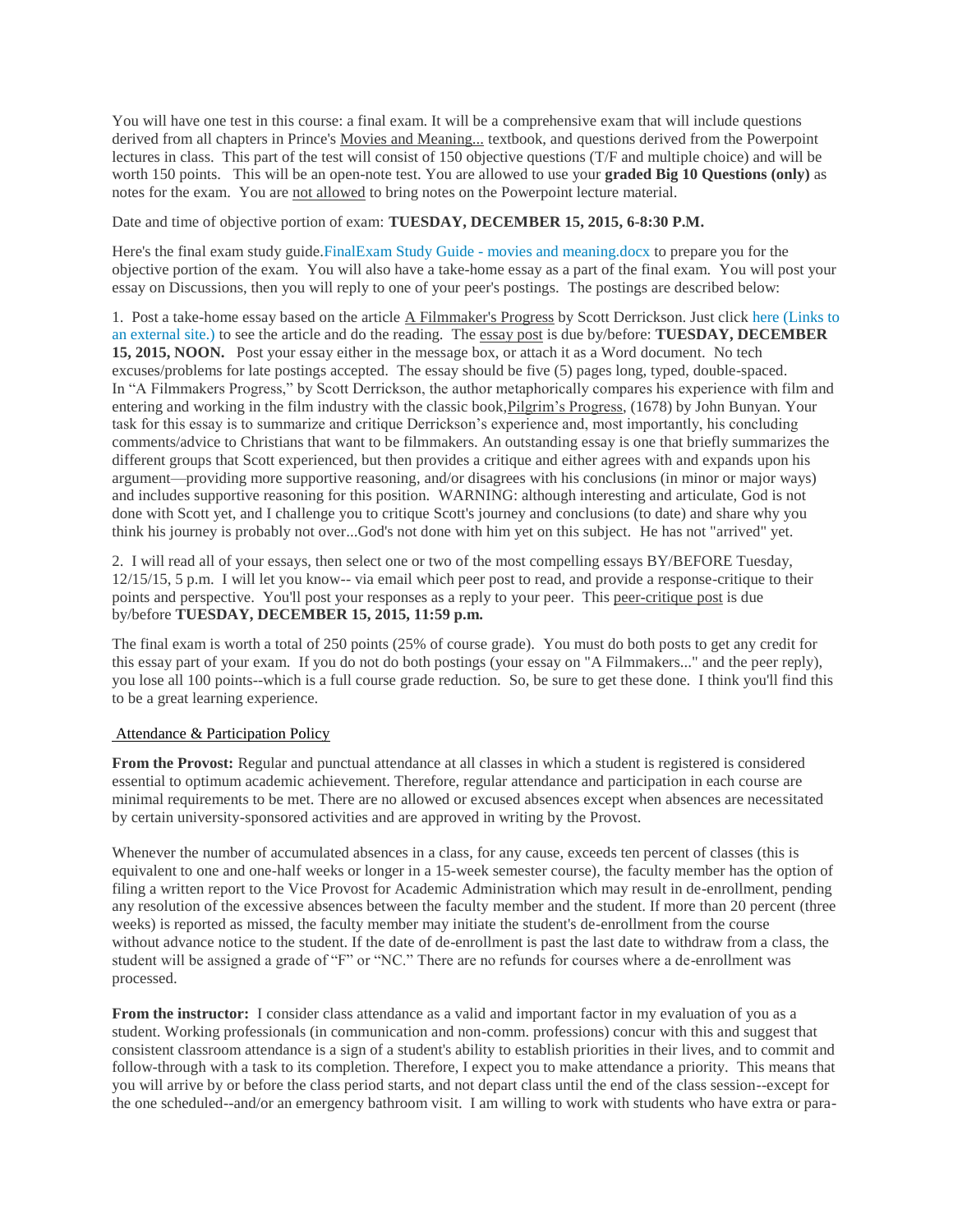curricular activities or extreme illness or death in the family. All other absences will incur penalties. Absence from a single session (3 hours in length) in this course is equivalent to missing one week of school in a regular 3-credit hour, semester-long course.

Let this be your warning: each late arrival to class will incur an "L" note on my attendance sheet, and point reductions from your A & P portion of your course grade. Each unexcused absence will incur an automatic 20 point reduction from the "Attendance and Participation" portion of your course grade. If you have three unexcused absences, you will be dropped from the course without notification (as per provost policy). If you must be absent, I expect you to notify me in advance of the session.

Also, your participation in the online discussions will be factored into your attendance and participation grade for this course.

### **If you miss a class session, you must do the following:**

1. Check out and screen the film(s) that you missed in class -- they are available in the PLNU Media Services (2 floors above the classroom in the RLC bldg--two floors up from our classroom).

2. Write a 2-3 page, typed, double-spaced essay on what you learned from the film--based on assigned chapter reading--if chapter reading was assigned for that evening. If no chapter reading was assigned, the essay can reveal other things that you learned -- perhaps based on past chapters. You must submit a report for every full film and partial clip screened in the class session that you missed; and

3. You must submit your report by/before the following class session that you missed.

#### **A special note: this is not nap-time!**

As stated earlier, I expect you to arrive on-time for the beginning of all class sessions, and also to arrive on time back to class after our short bathroom breaks. Although I take roll at the beginning of class, I also monitor attendance throughout the evening during film screenings--all the way to the end of class. If I notice that you left the class session during a screening (for other than a bathroom emergency) and do not return to class, I will note this and count you as absent for the entire evening session. Finally, although the room is dark during screenings, this is not nap time. Someone napping in class might as well be in bed sleeping-- you're psychologically and intellectually disengaged and "absent" from the class. Therefore, you'll lose A & P points (or be counted absent)...just so you know. So, DRINK COFFEE, TEA, EAT LOTS OF CHOCOLATE...whatever it takes to stay awake!

# **Academic Accommodations**

*All students are expected to meet the standards for this course as set by the instructor. However, students with learning disabilities who may need accommodations should discuss options with the Academic Support Center during the first two weeks of class. The ASC will contact professors with suggested classroom needs and accommodations. Approved documentation must be on file in the ASC prior to the start of the semester*. **Link to Academic Support Center:**

<http://www.ptloma.edu/studentdevelopment/StudentHandbook/index.htm> (Links to an external site.)

# **Campus Computer/Network Usage**

Careful and ethical use of computing resources is the responsibility of every user. Students will be held to a standard of accountability for how they use computers at PLNU.

#### **Link to Computer Use Policy**:

<http://www.ptloma.edu/studentdevelopment/StudentHandbook/index.htm> (Links to an external site.) [\(Links](http://www.ptloma.edu/studentdevelopment/StudentHandbook/index.htm) to an [external](http://www.ptloma.edu/studentdevelopment/StudentHandbook.pdf) site.)

# **Cheating and Dishonesty**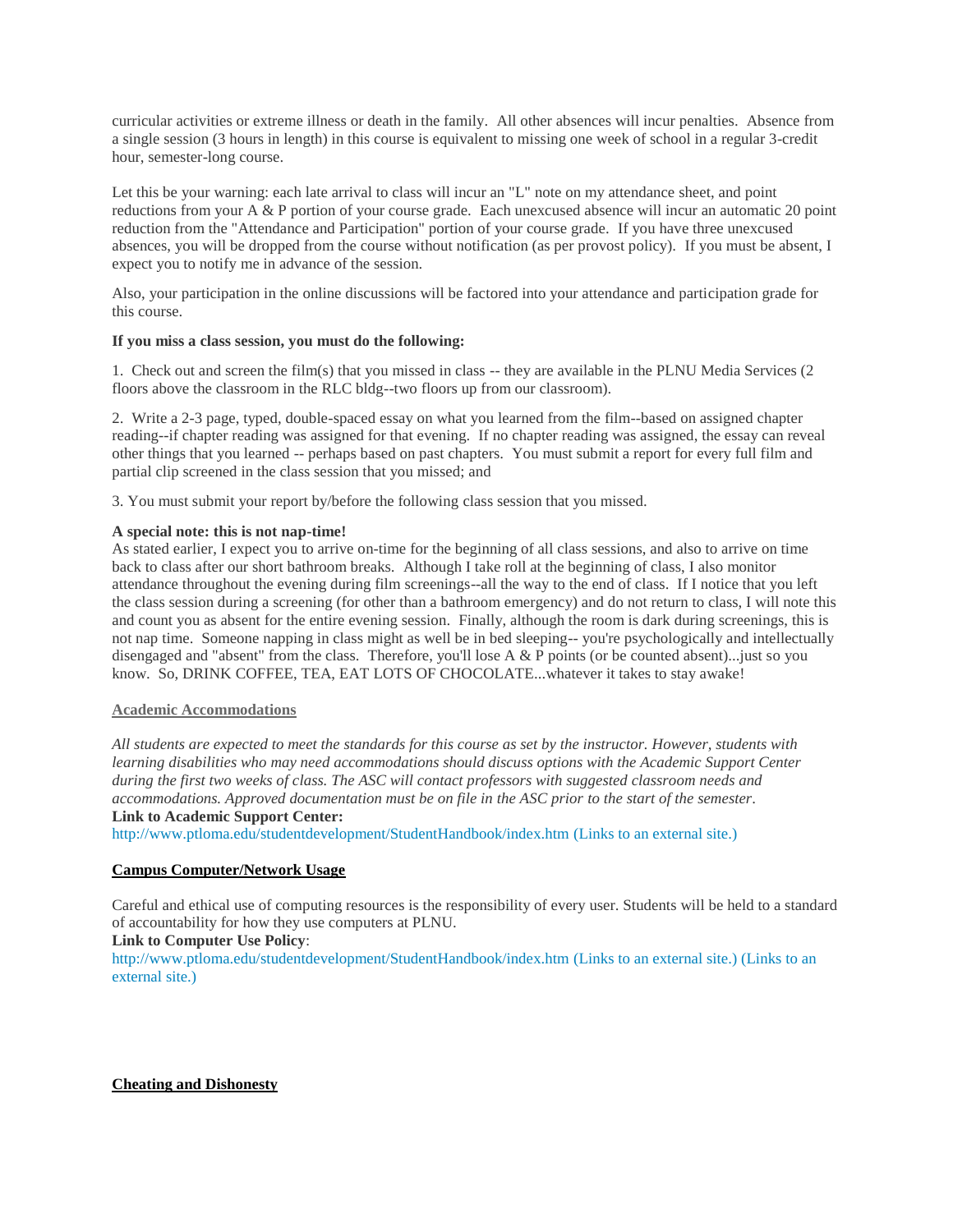*Students will be honorable in all of their academic work. Dishonesty in assignments, examinations, or any other academic work is an affront to fellow students and faculty and will not be tolerated. In addition, dishonesty as a student is not acceptable.* ...Student Handbook

**Link to Cheating and Dishonesty Policy:**

<http://www.ptloma.edu/studentdevelopment/StudentHandbook/index.htm> (Links to an external site.)

#### *Big 10 Questions Reports*

Your task for this assignment is to read every assigned chapter and compose a Big 10 Questions Report from the *Movies and Meaning: An Introduction to Film (5th ed)* text, and one chapter from one of the books on documentary (on reserve). For each question, jot down some notes -- either single words or phrases or sentences- whatever it takes for you to answer each question.

The purpose of the Big 10 Questions Report is to deepen your understanding of the course content and to keep you up-to-speed on the assigned readings. These reports will help to assure your engagement in the course content and have some active participation in class discussions. It will also help you to prepare for the final examination in this course...you recall, you can use your graded Big 10 Question Reports as open notes for the final exam! You can also include more than ten (10) questions if you so choose.

The reports should be 1.5-2 pages in length (minimum), typed, 12-pt Times-New Roman, single-spaced for each point, and double-spaced between each question and answer. Each report is due the day of the assigned chapter reading on the the "Schedule" page, and must be submitted at the end of each class session. Also, your graded reports may be used as notes for the "open-note final exam!"

#### **Criticism Paper**

(300 points--30% course grade)

#### **Description:**

Your task for this assignment is to compose a critical analysis of a film of your choice. It can be a film that we have screened in the course this semester, or a favorite that you've seen elsewhere. This analysis can employ the use of one-two of the following theories: realist, auteur, thematic, psychoanalytic, genre, ideological, feminist, and/or cultural criticism, and must include a complete theological analysis as well--based on the areas of theological analysis that was explained and discussed on our *Discussions* postings from the Reel Spirituality readings. This includes ideas of transcendence A and/or B, and the "theological partner" relevant to your film.

You should use appropriate chapters in Movies and Meaning and Reel Spirituality as your basis for thinking and approach in writing this paper. The paper should be a total of eleven (11) pages in length -- including title page & bibliography, typed, double-spaced, and stapled. Please provide appropriate source attribution for using other writer's quotes and ideas, etc. from other sources that you include in your paper, and include a bibliography at the end.

NOTE: this paper must be--primarily--your thoughts and insights--and not primarily others' thought and insights copied and pasted or summarized into your essay. Be sure to review the university policy on plagiarism before you write this paper.

# **DUE DATE: BY/BEFORE MONDAY, DECEMBER 14, 2015, NOON--POSTED ON CANVAS**

#### **Grading Criteria:**

Content & analysis (70%):

Evidence of comprehension and analysis skills in film criticism. This includes the type of criticism you're applying in your paper (genre, auteur, cultural, or thematic, etc.--discussed in both texts), along with concepts of "transcendence," "...movie itself" vs. "theological partner," etc. (in Reel...).